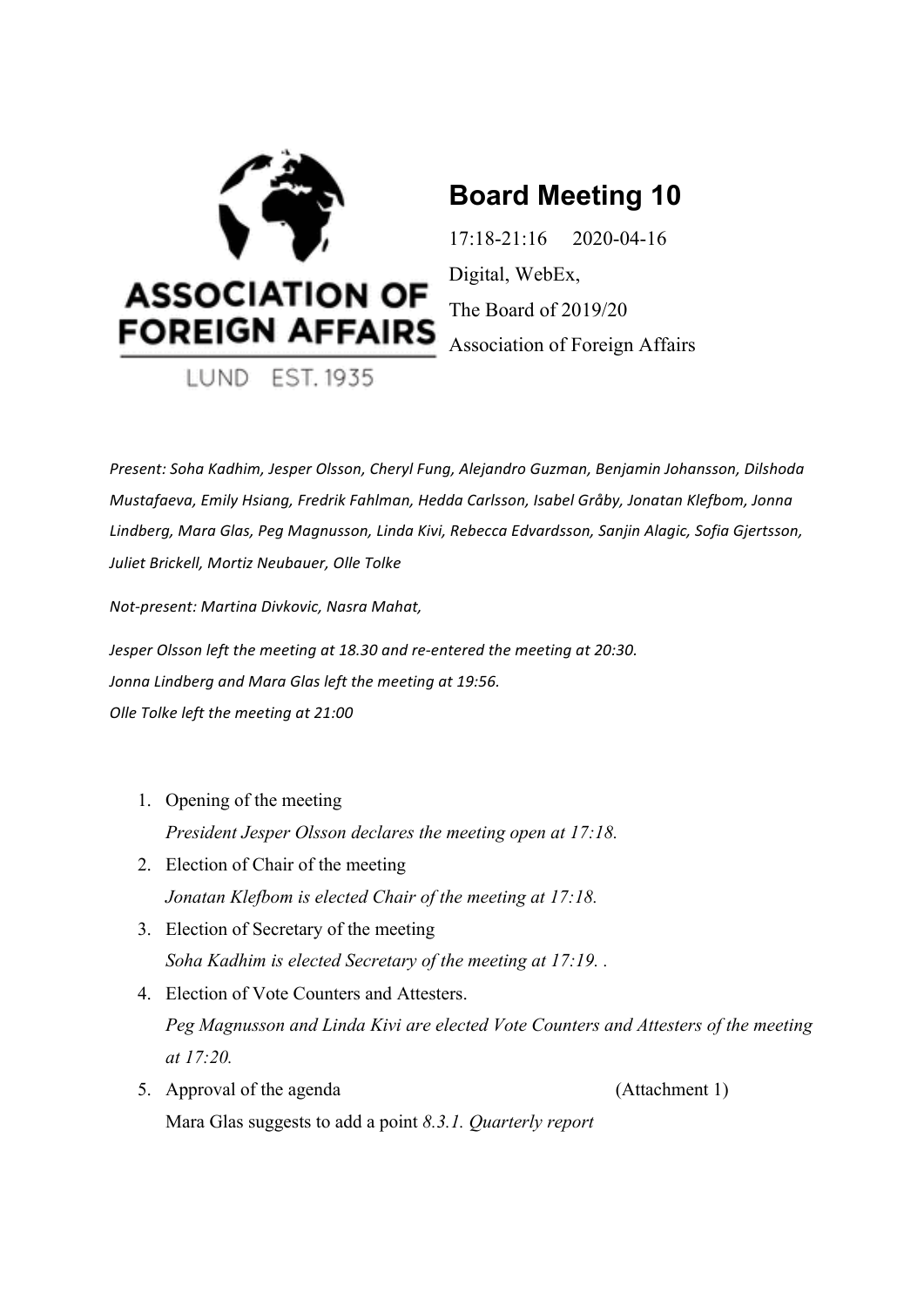*Proposal to approve the agenda with the suggested amendment. Passed by acclamation at 17:28.*

#### 6. Corona Update

*Jesper Olsson mentions that there is not much to report on that haven't already been mentioned previously. The spread of the virus is going slower than anticipated in the region and for now doesn't change anything.* 

#### 7. Update on status of elections.

*Jesper Olsson informs that the Annual Election Meeting will take place on a digital platform. More information will be sent out with the summons and an event will be up this weekend. He further mentions that the deadline for counter-candidating is the 3rd of May and encourage the board to focus especially on the vacant position.* 

*Secretary Soha Kadhim explains that she has looked into a platform called VoteIT and discussed this with the presidium. She adds that it is a digital text base platform that would be used as a complement to a video-stream one, where the video would be used for presentation of the candidates only. VoteIT is a system that will help us have fair, reliable election that handles all the issues we faced of solving with the other alternatives that have been used so far. It has various functions and that we can customize according to our needs. The membership costs 10 000 SEK and lasts an entire year with unlimited use throughout this year. She further adds that the recommendations from authorities last until 31st of December 2020 and that the board should consider investing in such a system since it'll help the next board with its operations and especially for the Annual Meeting in September. Lastly she adds that UF Uppsala are interested in sharing the membership with so it'll only cost of half the membership fee.* 

Benjamin Johansson asks if it is a good investment to put 10 000 SEK of our money on a system that we will only use once.

Secretary Soha Kadhim explains that she thinks it is. Since as said, it is an investment that will help next board. The system can be used at board meetings as well and not only annual meetings and like to emphasize on the fact that this would make the lives of those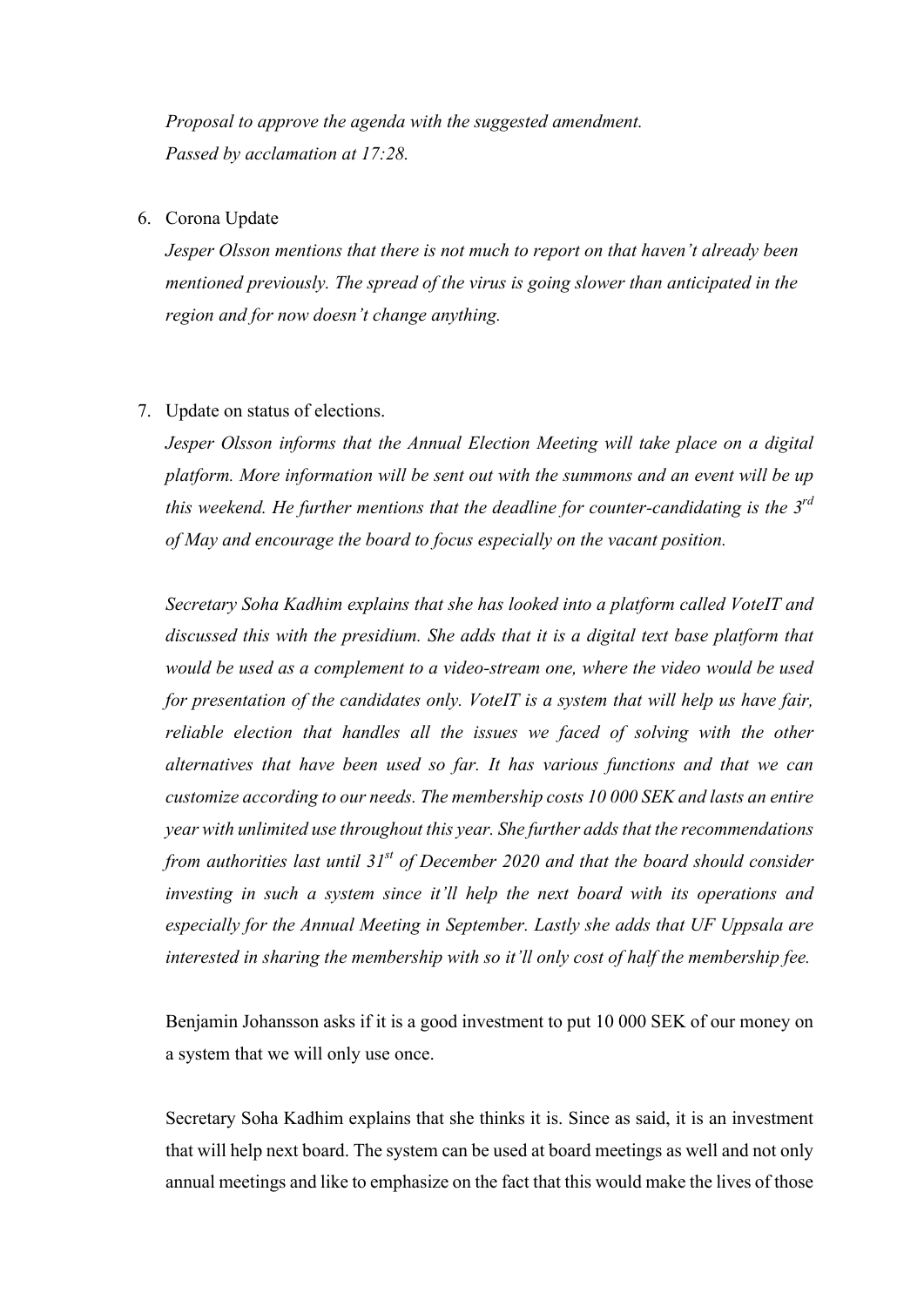involved in the meetings a lot easier, especially for the secretary. That if we have the money to spend, might be good to start thinking of making it easier for the Secretary as well since it's a hell when we conduct meetings with 23, think of how it'll be with twice or three times as many. She adds that way we conduct our meetings right now aren't working well since we don't have a proper way of handling moves, keep track of when people leave etc. She further adds that it might not be a big problem for the Annual Election Meeting this spring but regarding Annual Meeting in September, it'll require a better system since all that we will basically do is vote on important documents and such. She lastly adds that the end cost would only be 5 000 SEK and not 10 000 SEK and that time is of the essence since we need to get an education, fix all the details that is required and there is not a lot of time left until the meeting.

Sofia Gjertsson mentions this that she brought this up at the UFS board meeting and that no other associations could chip in since they don't have the finance for it. She adds that UFS said that they will see how it will work with us and if it was good, they will take part of sharing the system with us next semester. Lastly Sofia adds that she thinks that it is a good supporting system that is specifically designed for this kind of meetings. Our board meetings are barely working now and if we become three times as many people it will get messy.

Jesper Olsson agrees with Soha Kadhim and that time is of the essence. If the board does not want this system, then a new suggestion of a different system needs to be given soon.

Soha Kadhim corrects that if a new system is to be suggested it cannot happen within a couple of days but rather today or tomorrow since we need to move forward with this before Saturday, when the summons is supposed to be sent out.

Juliet Brickell agrees with everything that Soha Kadhim said and think we should invest in VoteIT.

Moritz Neubauer agrees that it is important to sort it out as soon as possible. He suggests using Zoom since it has good quality and is free for us and adds that it could be used for closed ballot votes.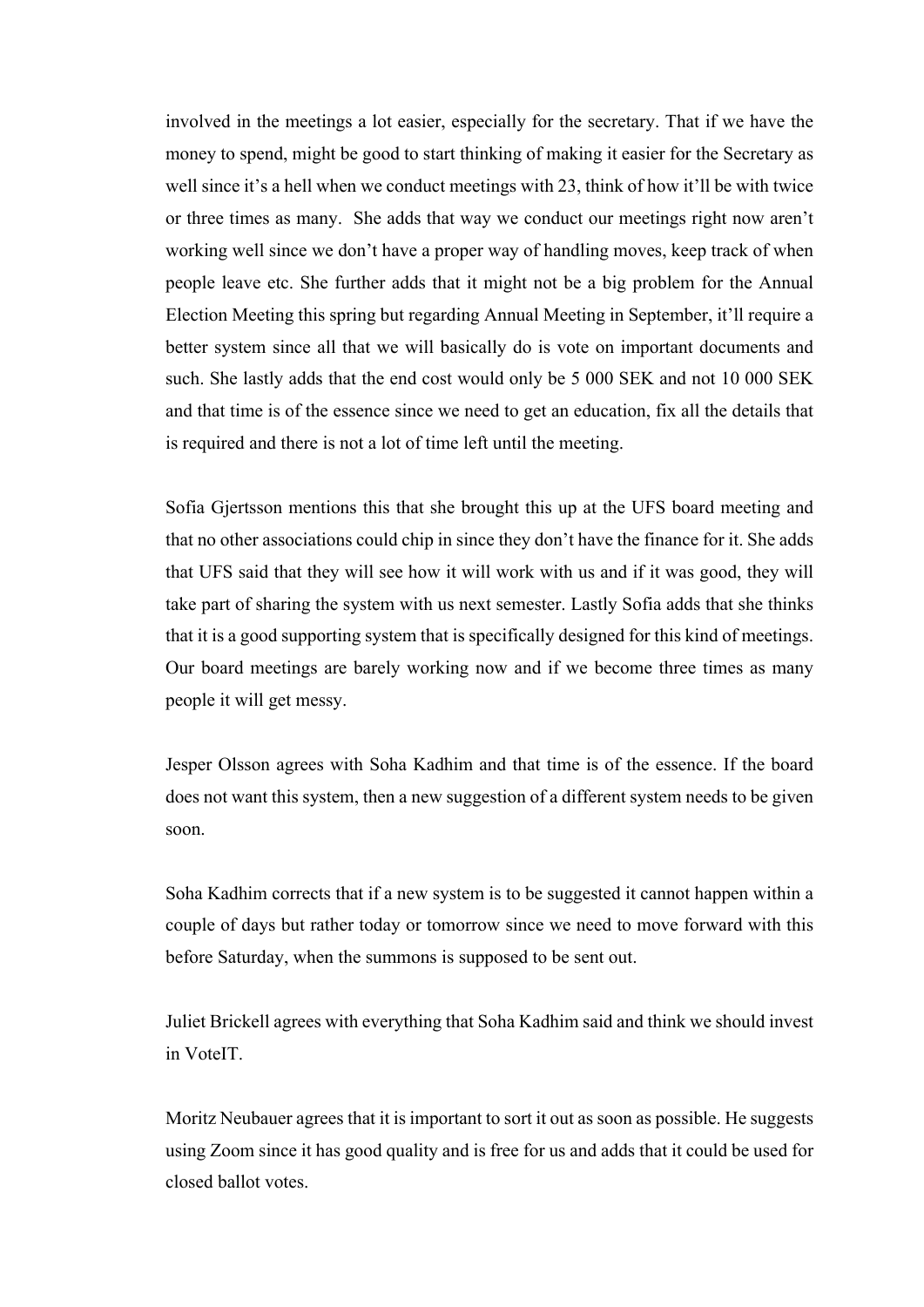Benjamin Johansson suggests that the board delegates a mandate to a group who will take the decision on what system to buy or use.

Jesper Olsson asks Moritz Neubauer if it is possible to handle motions and gives the new bylaws as an example. His question is if we can use Zoom to do it point-by-point and if Zoom can handle a big chunk of text.

Moritz Neubauer replies and asks if we want to have all the text in the software, or separate because Zoom will only show a preview and you'll need double-click and open it somewhere else to read it. He also adds that he hasn't used it for differentiating between motions and votes so he cannot answer questions on how to handle votes and adds that it makes it easier to use the other software. Can't say anything now, and if it's easier with VoteIT. He lastly adds that he knows that different parties and companies are using zoom at the moment.

Jesper Olsson suggests that the board takes a decision today to create a group and suggests that the group should consist of Jesper Olsson and Soha Kadhim who will in turn look into different alternatives.

Chair Jonatan Klefbom seconds the suggestion and asks if anyone else is interested in joining the group and specifically asks if Moritz Neubauer is interested in joining the group.

Moritz Neubauer explains that he is interested.

Secretary Soha Kadhim clarifies that this should in this case be decided upon within the upcoming two days since the summons need to be sent out.

Moritz Neubauer explains that he in this case cannot participate since the timeframe is short and he does not have the time at the moment.

*Chair Jonatan Klefbom moves for creating a group consisting of Soha Kadhim and Jesper Olsson and give them a mandate to buy a system for a maximum of 10 000 SEK*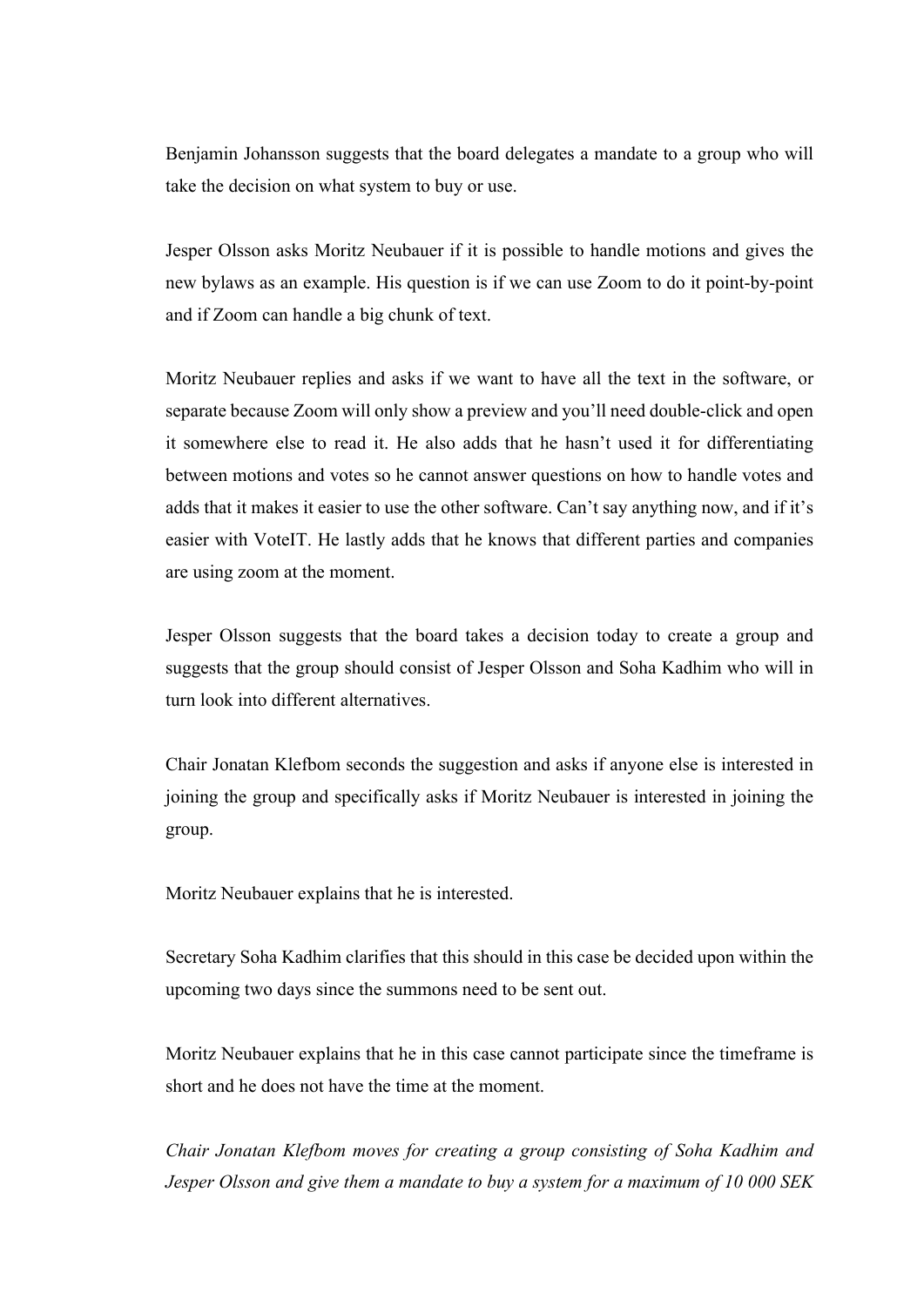Benjamin Johansson interjects that he would like to join the group to give inputs.

*Chair Jonatan Klefbom moves for creating a group consisting of Soha Kadhim, Jesper Olsson and Benjamin Johansson and give them a mandate to buy a system for a maximum of 10 000 SEK.*

*Proposal to create a working group consisting of Soha Kadhim, Jesper Olsson and Benjamin Johansson and give them a mandate of buying a digital system for a maximum of 10 000 SEK.* 

*Passed by acclamation at 18:02.* 

#### 8. Presidium Reporting

# 8.1 **Presidents**

- Wants the board to have the draft finished for the hand over documents. - Office hours is still happening in terms of cleaning the office. This is changed to every second week and the schedule is updated accordingly.

- Made a new office hours' task list that will be put up in the office. Important to keep the office in shape.

- There are vacancies for next board so encourage people to apply for positions.

- Will soon need to start writing an annual report. This falls on each board member to write about their year.

- Reminds the board to fill in the survey for Uppsala weekend. This needs to be done to receive the money from UFS. Deadline is on Sunday!

#### 8.2 **Secretary**

- Had a webinar with UFS today regarding new membership registries. Looking into two alternatives, eBas and Cardskipper. Will inform more once I know more. But will most likely change registry system by next year.

- Mostly focusing on Annual meeting so nothing else to report on.

Jesper Olsson asks how many members we currently have lost.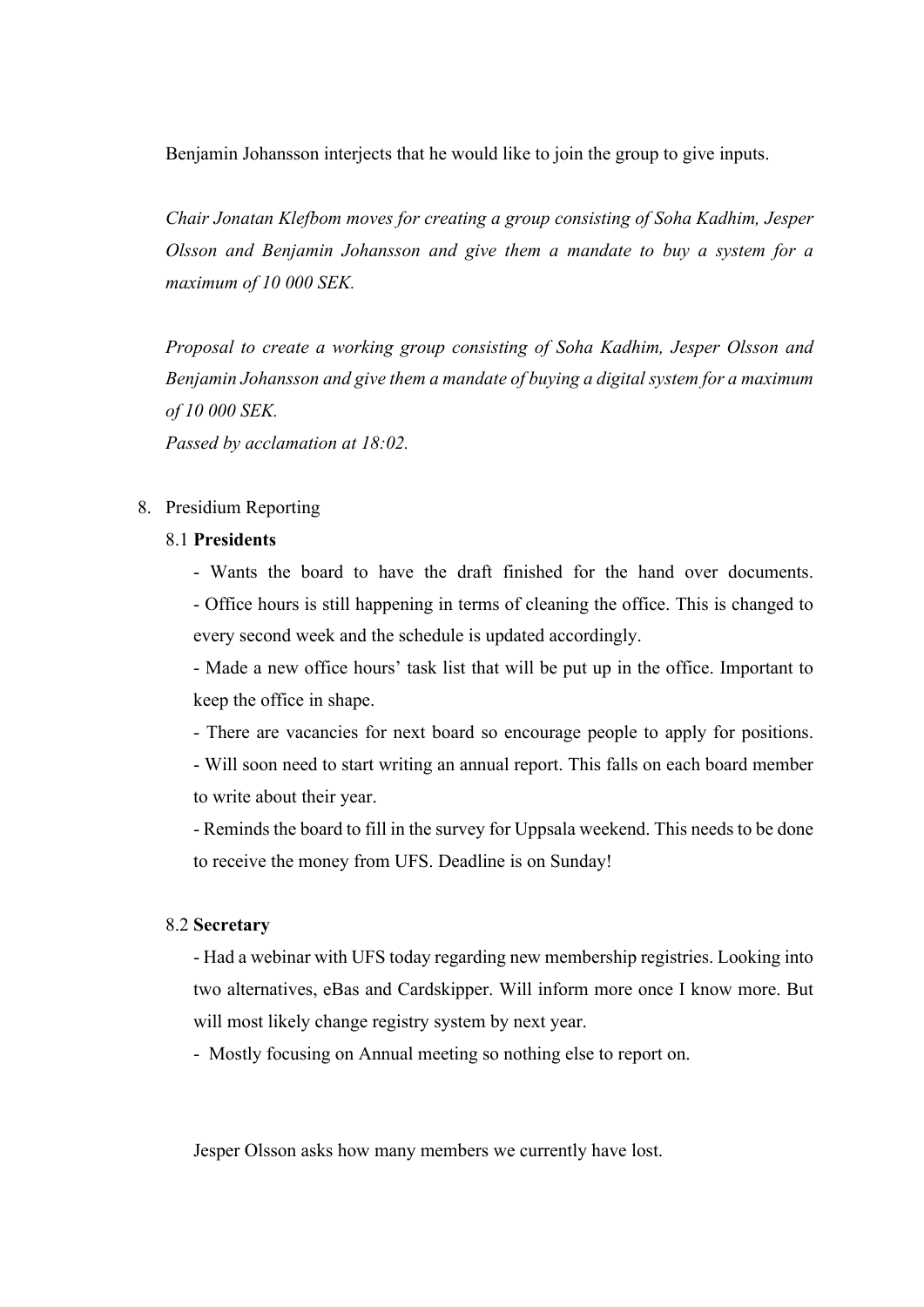Secretary Soha Kadhim explains that we have approximately 500 or a little less. She adds that she cleaned the registry two weeks ago and there were around 235 people removed since last time she cleaned the registry which was a little over 2 months ago.

#### 8.3 **Treasurer**

*8.3.1 quarterly report Mara Glas explains the quarterly report to the board.*

Benjamin Johansson adds that we are making profit when we aren't supposed to since we are a non-profit organization so he will look into changes for next year. He also adds that the total revenues will be higher than expected.

Chair Jonatan Klefbom asks if the board can get a clarification on what amount we have to spend on investments this year.

Benjamin Johansson explains that if we find something nice to buy then we can probably afford it and adds that we have at least 100 000 SEK to spend.

Moritz Neubauer asks if the grants will be impacted next year due to this situation.

Jesper Olsson replies that he does not believe that it will since the circumstances are extraordinary and therefore won't have long-term negative effects.

*Jesper Olsson left the meeting at 18:30*

### 8.4 **UFS Representative**

- Explains that UFS have had big deficits in their budgets the last couple years which has created financial difficulties. She adds that the current board of UFS sets the budget, operational plan etc. for the next board so for the last couple of months she's been in the budget group and that they have created a worst case scenario budget with a deficit of approximately 15 000 SEK.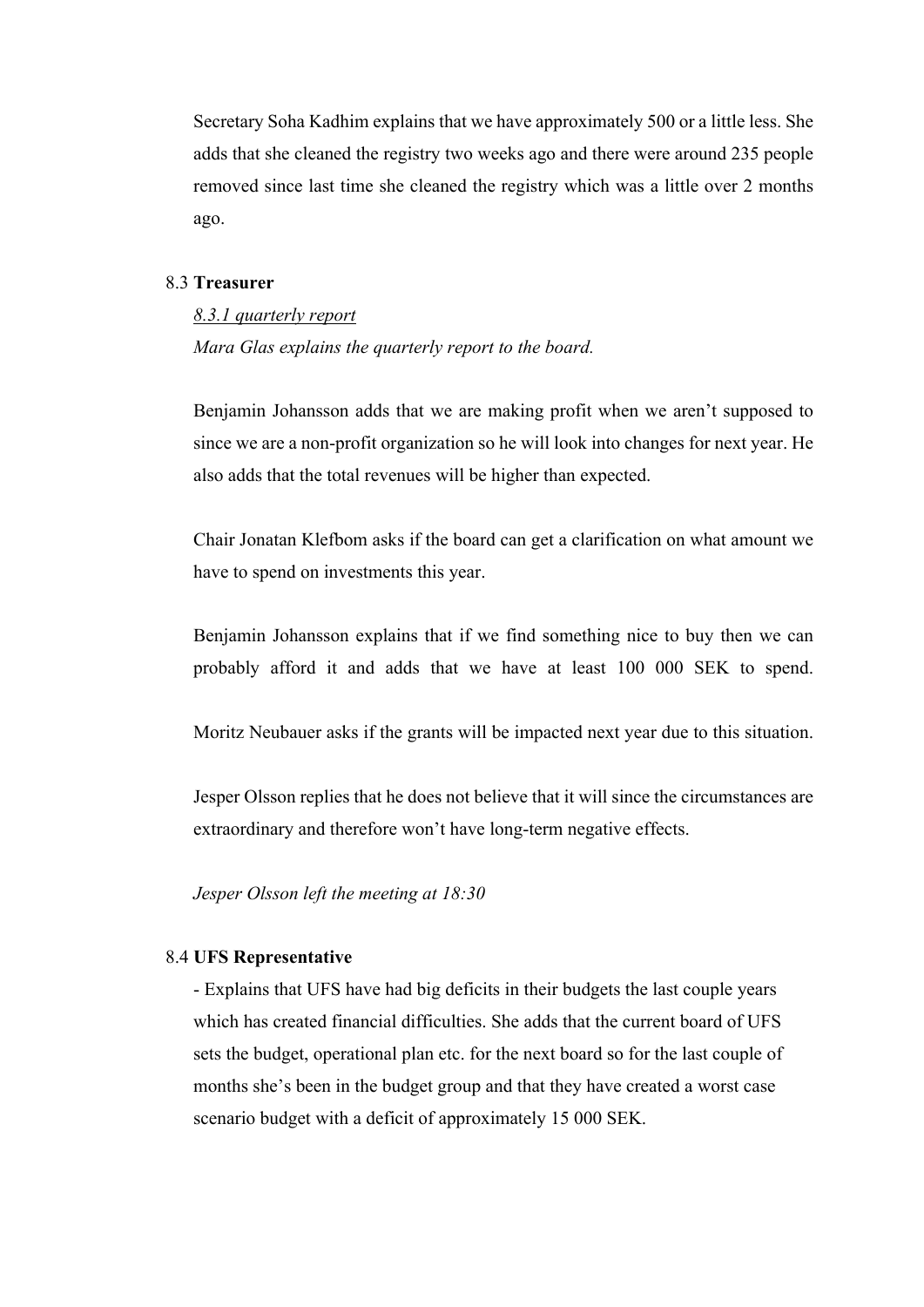#### *8.5* **Head of IT**

- Have been working on protocol pages. Found how to make tabs for protocols according to operational year.

*(Chair Jonatan Klefbom declares the meeting adjourned for a 10-minute break at 18:35) (Chair Jonatan Klefbom declares the meeting re-opened at 18:46)*

9. Committee Reporting

# 9.1 **Activity**

- Will create a Netflix party for active members
- Are going to have an event for their active members
- Board ball in one week, on the  $25<sup>th</sup>$  of April.

Hedda Carlsson explains that they were thinking if it is possible to use money from the board activities budget and if the board would be okay with it.

Mara Glas explains that the money for board activities are over budget. She asks if activity have made a budget for what it would cost to finance the board ball.

Hedda Carlsson replies that they have made a budget.

Benjamin Johansson adds that depending on the budget, maybe UPF can partly fund it as long as it isn't too expensive and would make a difference for the board. He asks if Activity have been in contact with AF to get an approval to be in AF for the event.

Hedda Carlsson replies that we only need to send an email informing edilen that we will be in the office.

Secretary Soha Kadhim thinks that the association is bad at rewarding or showing the board appreciation for their hard work and therefore thinks it's a good idea to take some of the investment money to this.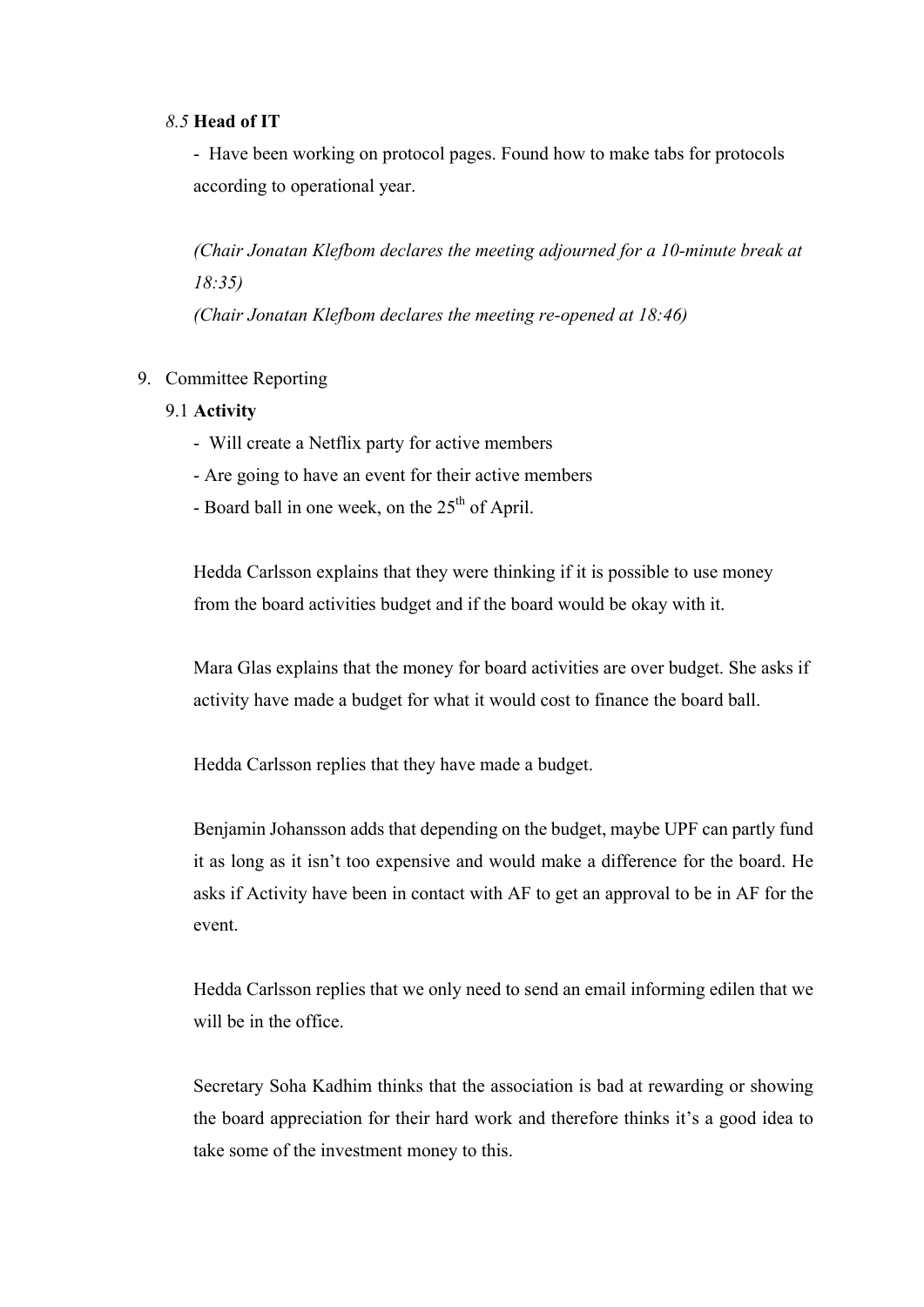Chair Jonatan Klefbom adds that always important to be including and that a decision has been taken to only invite people who have been in the board.

Moritz Neubauer adds that we should have in consideration of how this would be perceived and how it would look for active members that we have a sittning for only the board. That we shut everything down and it would be considered weird to have an event if we did that.

Hedda Carlsson explains that they will be following guidelines and that the board ball is not an official event and therefore not something that we announce to everyone. That this is something for the Board and Micaela Carhed and Jacob Wollheim and having a fun event with the board could encourage people to apply for the vacant positions since we show that we have fun together.

Rebecca Edvardsson wants to point out that the office only allows 20 people and that we should make sure to follow those guidelines due to fire hazards.

Hedda Carlsson explains that 22 people have said that they would come.

Chair Jonatan Klefbom adds that we can talk to Edilen about this. He also adds that the current discussion is not a board topic and that this is an invitation to private people. He lastly adds that he is aware of the message sent and how could be perceived.

Sofia Gjertsson agrees that UPF is quite bad at rewarding the board that does require a lot of work. She adds that if we have medals, we should give them one as an appreciation thing.

Isabel Gråby agrees with what have been said but would like to input that the Uppsala trip could also have been perceived as a party trip.

Secretary Soha Kadhim explains that if we invite former board members and use association money to host this event it would unfair for people who are active and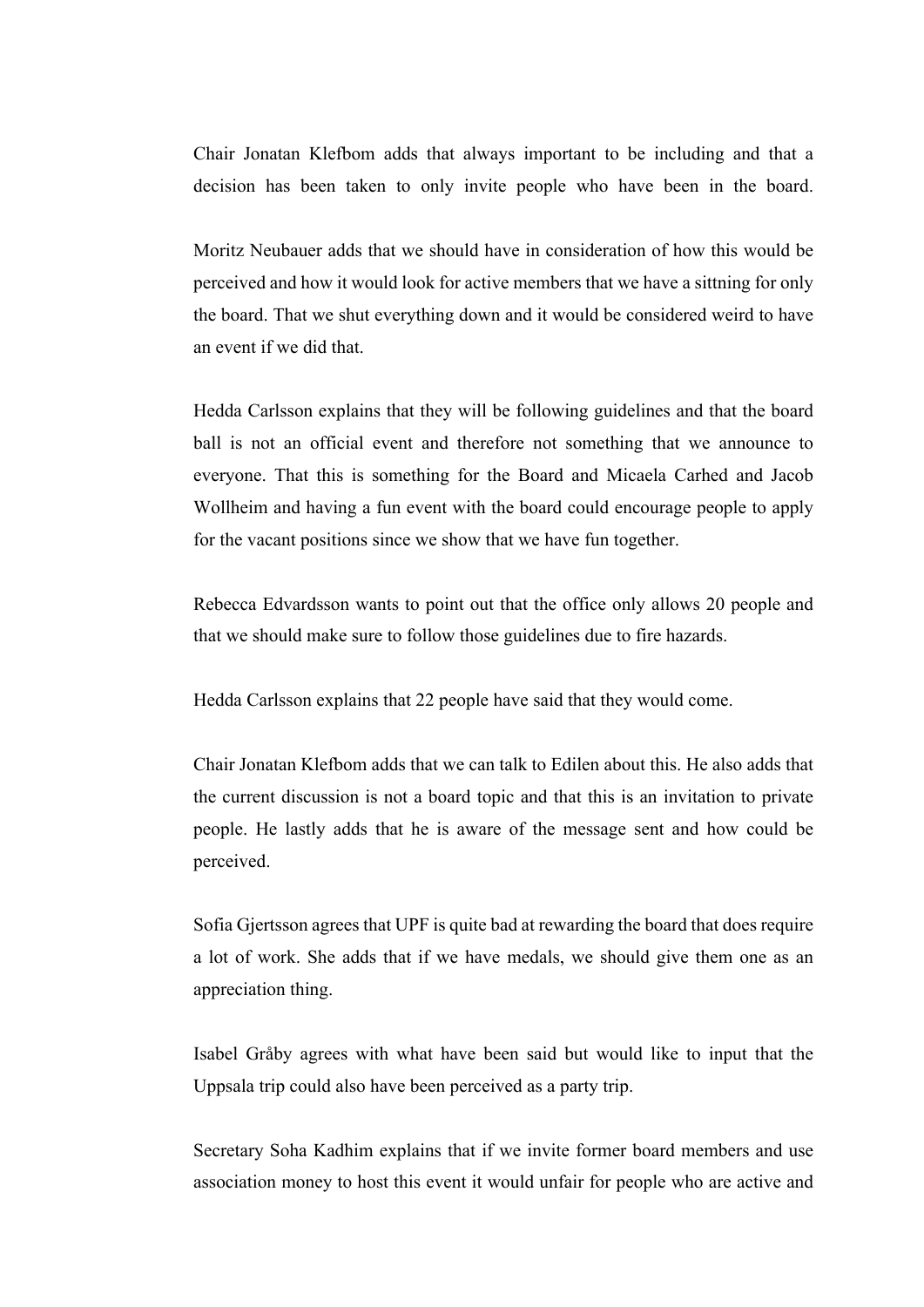hold positions of trust that aren't part of a committee and aren't receiving the same appreciation as active members in committees. And that if we should prioritize who to invite it should first and foremost be those people, like Election Committee, Chief Recruiters and Sexual Harassment Contact Person.

Hedda Carlsson replies that they have this discussion and argues that we have a lot of people that needs to be invited in that case and hard to know where to stop when it comes to who would be invested since we do have a lot of active members that put in a lot of work that aren't invited either.

#### *Chair Jonatan Klefbom suggests end of debate.*

*Proposal to end the debate. Passed by acclamation at 19:15.*

Dilshoda Mustafaeva would like to point out that her two deputy heads of lecture are helping out a lot with committee work and so that she can do her board work and therefore deserves to be invited. She also adds that the word about this event have already spread and therefore suggests that we should rename the event and include deputy heads and chief recruiters. Her last suggestion is to do an outside event instead and perhaps barbeque.

Sanjin Alagic agrees that it becomes difficult where we draw the line if we don't stick to one thing, like board members. We have trustee positions in other committees and a lot more people will start to wonder why they aren't invited if some are. He mentions that someone mentioned that we have a certain amount where we can put money on the board. If we have the set budget for board activities, then should use it.

Chair Jonatan Klefbom informs that we have exceeded that budget and the current discussion is regarding to exceed the budget even more.

# 9.2 **Career**

- Main part of their events are cancelled.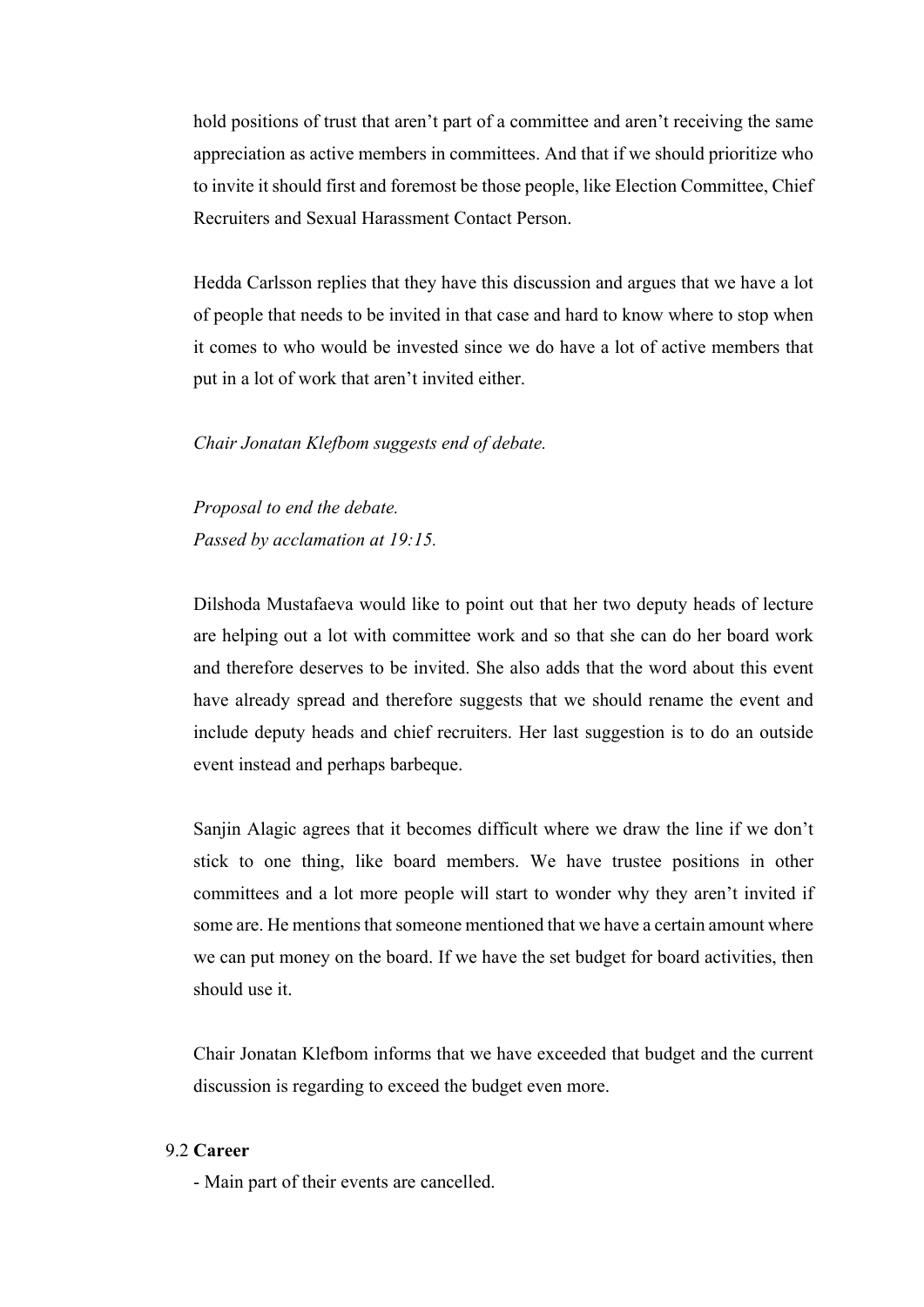- Had their first webinar on Tuesday.

- Will most likely host Johan von Schreeb in May and are considering of extending the seminar to more than just the Prep Course.

- Wants to have a LinkedIn workshop open for everyone so if anyone in the board know someone who can hold a workshop like that. Let them know.

- AISEC contacted them and asked if Career were interested in a collaboration. The outcome would give our members a discount to voluntary trips abroad.

Chair Jonatan Klefbom asks what AISEC does.

Linda Kivi explains that they are a voluntary and student based association. Provide different projects and trips around the world to learn new skills.

Secretary Soha Kadhim asks what the collaboration with AISEC would mean in return for us.

Peg Magnusson explains that we would Promote AISEC on our events and networking events, and have them present themselves and promote their association.

Mara Glas interjects that she doesn't know to what extent it is justifiable to have such a collaboration with them.

Peg Magnusson explains that the heads of career have been thinking the same.

Sofia Gjertsson does not think that this is a collaboration we should do. doesn't think it's a collaboration we should do.

#### 9.3 **Lecture**

- First digital livestream on Facebook. Reached 300 people since it was in collaboration with SASNET.

- Will have another livestream event next Wednesday.

- They want to invest their remaining budget on being a better representative on our events, by giving their active members pins, t-shirts etc.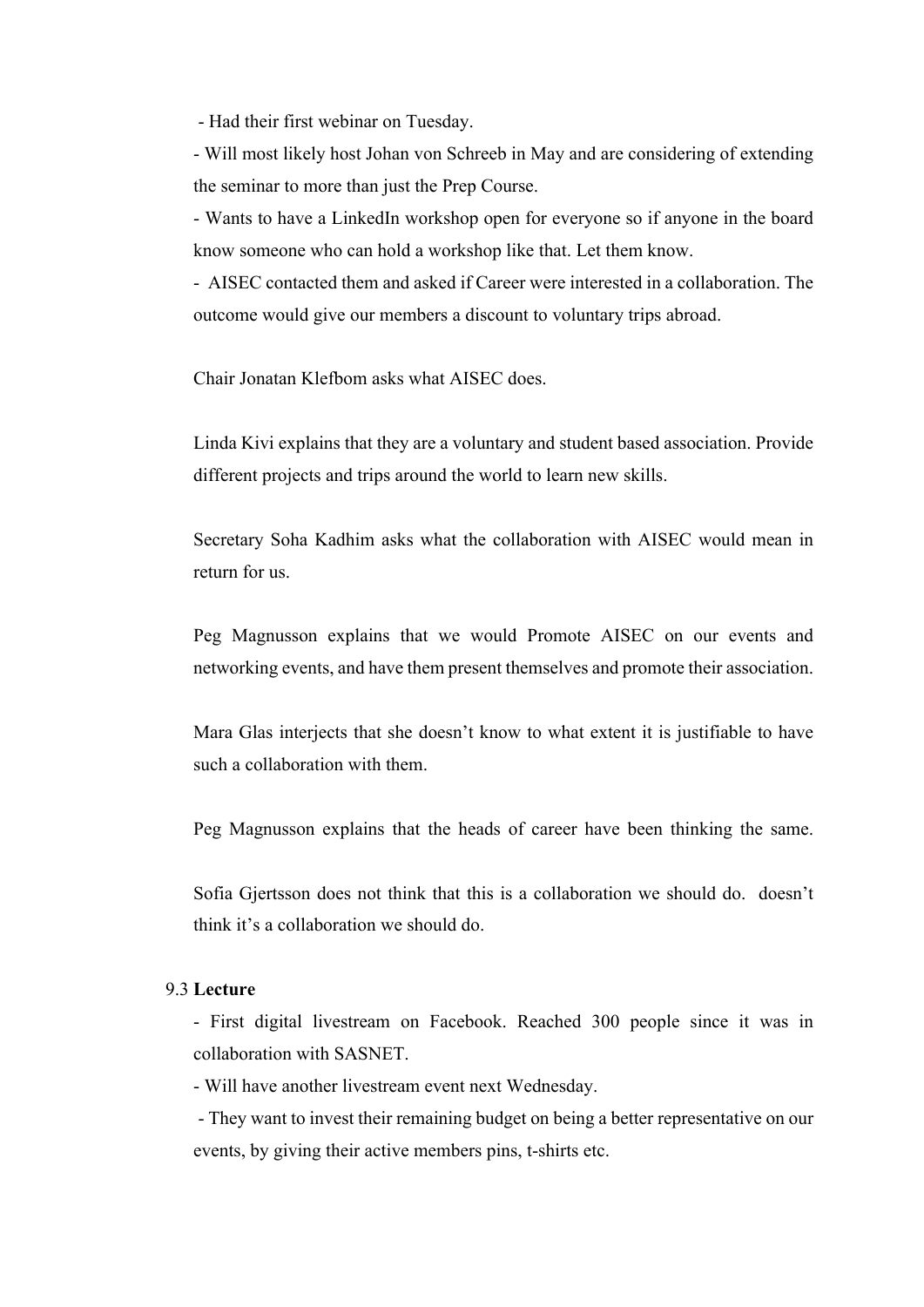- They also want to invest their money on technical things such as microphones for Café Athens, cameras to have digital lectures etc. Will have a meeting on Monday to discuss it and argues that those investments are good for upcoming years. - Rebecca Edvardsson is as of today completely back and active in the committee.

*Chair Jonatan Klefbom informs the board that Luke Sandford is present in the office where some board members are as well while participating in the board meeting.*

#### 9.4 **Magazine**

- Currently have their Layout week. This issue have been done differently from past issues since its only Moritz, Fredrik and Luke that are doing the layout. - Happy with the fourth issue, they have good material for it. Will print around 700 issues this time.

# 9.5 **PR**

- Have received their merchandise. 6 T-shirts and 50 water bottles and stickers to start with. As well as leaflets for the recruiters.

#### 9.6 **Radio**

- They have made their meetings optional and some members hang out at the office during committee meetings, while others are on screen.

## 9.7 **Travel**

- Nothing going on.

## 9.8 **Webzine**

- Publishing articles and on times. If all are published they will have published 53 articles this year.

*(Jonatan Klefbom adjourns the meeting for a 15-minute break at 19:56) (Jonatan Klefbom re-opened the meeting at 20:15). Mara Glas and Jonna Lindberg left the meeting at 19:56.*

### 10. Motions

- No motions were submitted to the meeting.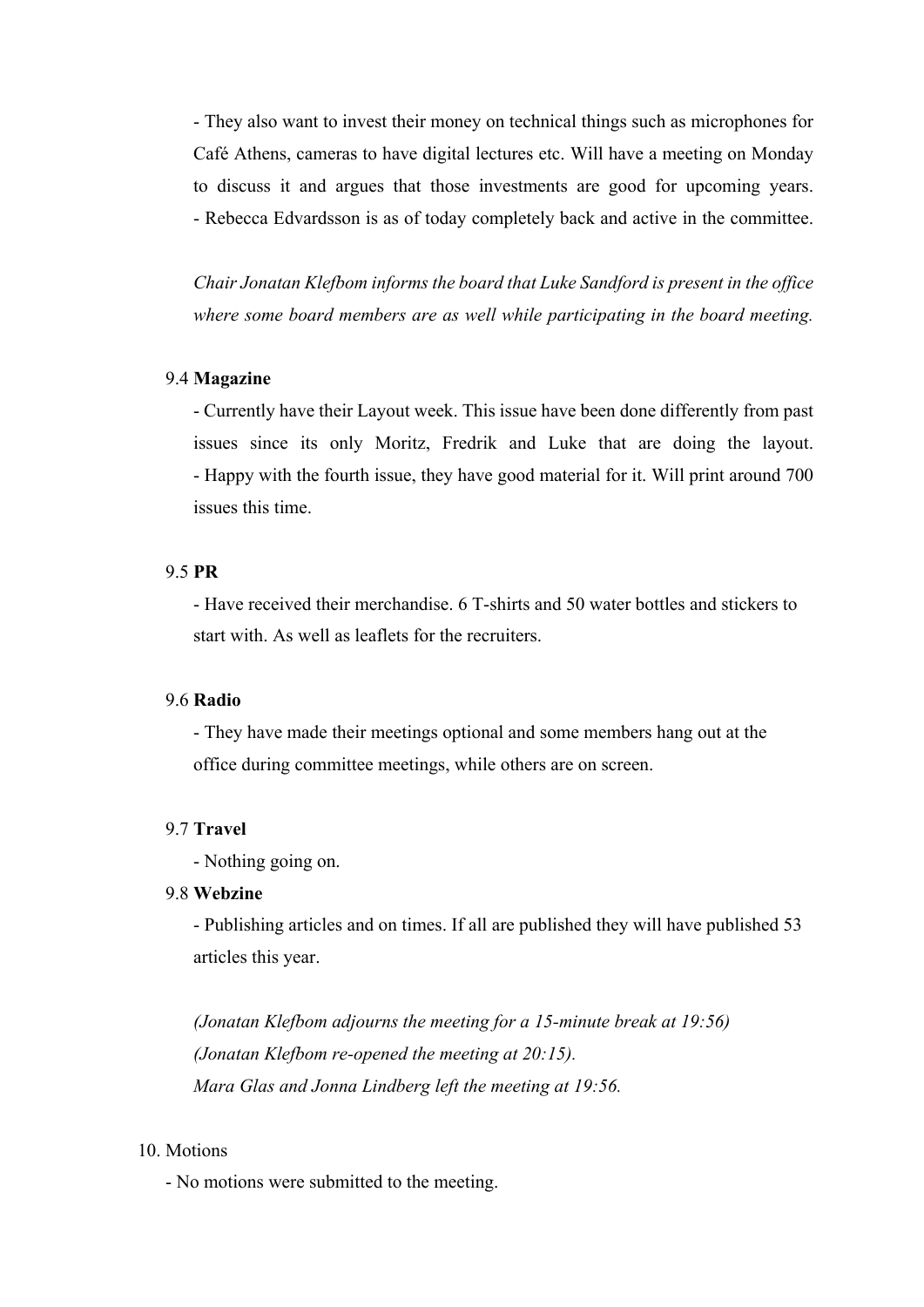#### 11. Budget: Investment of expected surplus

*Chair Jonatan Klefbom informs that the treasurers have presented the budget in the quarterly report and how much money we have to spend on investments. He also suggests that we form a group that would work with our investments.* 

Dilshoda Mustafaeva doesn't think a group would be effective and adds that lecture have ideas and plans on how to invest their money even if it's not finalized she doesn't think it is a good idea to have a separate group.

Chair Jonatan Klefbom explains that we need a certain group that works on this and presents something for next board meeting.

Rebecca Edvardsson agrees with Dilshoda Mustafaeva. She adds that she doesn't know how to move forward but that we don't need a separate group since if we have a separate group, the committees wouldn't be able to decide what they need and get it. She instead suggests that each committee maybe can send in a separate motion on what they want to purchase and emphasizes that she is strongly against having another group that works with this.

Secretary Soha Kadhim does not think having committees sending in separate motions is a good idea at all since we do have 8 committees and other board members that might want to invest in various things and putting up at least 8 motions to a board meeting would not be effective at all. She adds that having a separate group that either have a mandate to purchase stuff or a group that collects items and investments and send in one motion is far better and time efficient.

Rebecca Edvardsson replies that agrees that maybe have separate motions on this isn't a good idea but argues that we don't let a separate group take decision on what to purchase but instead have the decisions taken closer to the committees.

Benjamin Johansson wants to clarify the lecture committee have a budget and nothing will change in the course of that. Especially for lecture since they have a lot of money and the group will not affect that budget. The suggestion is only to make it more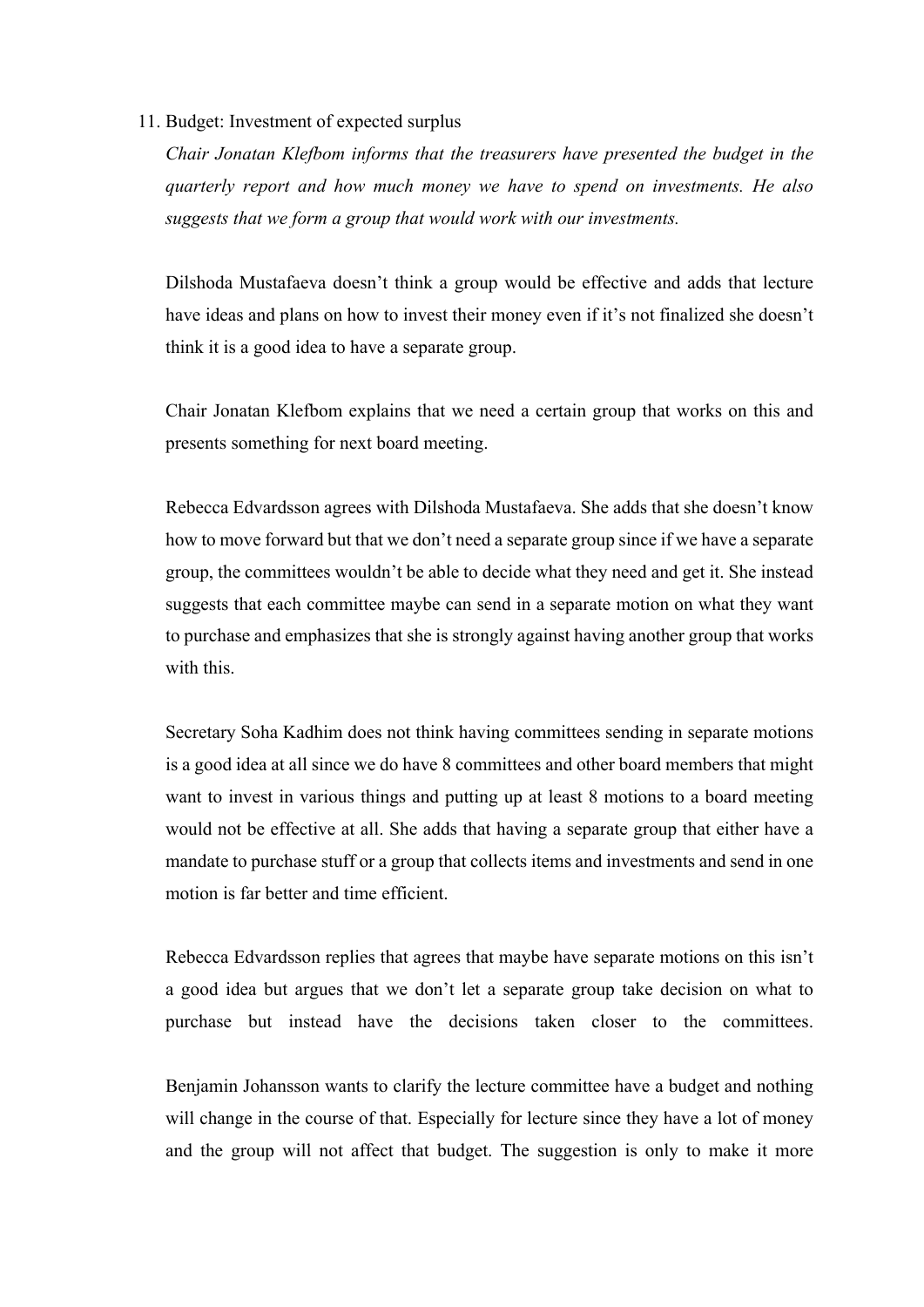efficient. The group would not be in charge of buying anything spontaneous, but more do the formal aspects.

Rebecca Edvardsson explains that she in that case misunderstood the investment funds.

Emily Hsiang asks how much time we have until we have to make these decisions and get these implemented since we don't have that many board meetings left.

Chair Jonatan Klefbom explains that our mandate period goes on until the last of June and is therefore the final date to make decisions. He also adds that we should take that opportunity and have a couple of weeks to think about it and lastly adds that the current investments we will make would be for the next board and not ours.

*Moritz Neubauer suggests that a group would use a certain amount of money based on ideas from committee heads and board members*.

Chair Jonatan Klefbom explains that there are now two suggestions on the table where the first is to form a group that would make a list and send in a motion to a board meeting where the board then would take decision. The Second is to create a group that would be given a mandate to spend an amount based on ideas from board members and committees.

*The election for the different suggestions are done through google forms since board members had a hard time hearing the difference between the two suggestions.* 

*Secretary Soha Kadhim asks the vote counters to count how many eligible voters we have.* 

*Linda Kivi and Peg Magnusson informs that there are 19 people eligible to vote. Jesper Olsson re-enters the meeting at 20:30. The electoral roll is updated to 20 eligible voters.* 

*With 20 votes counted.*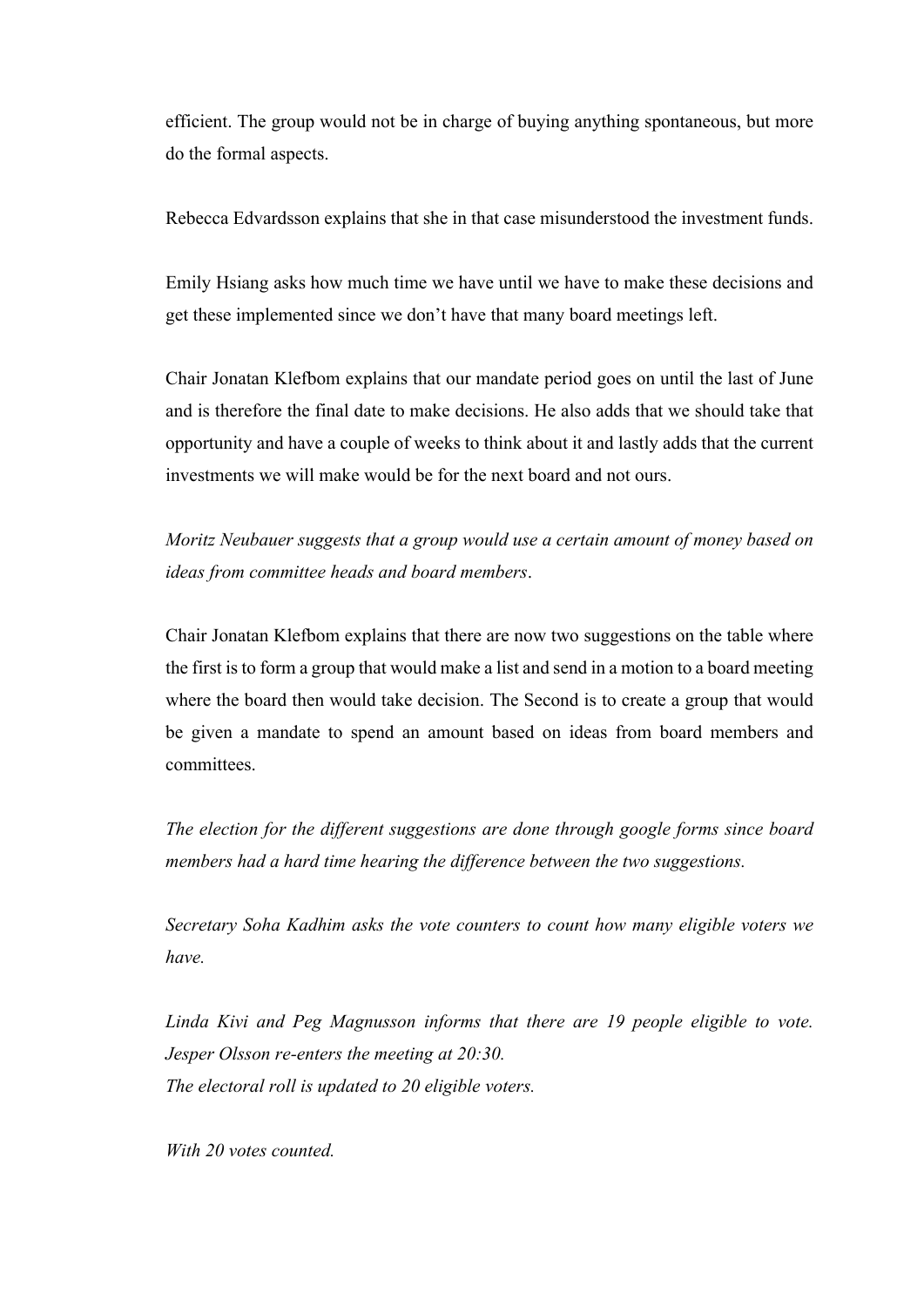*14 votes for creating an investment group that would be given a mandate to purchase things.* 

*6 votes for creating a working group that would send in a motion to a board meeting with a list of items to purchase.*

*Olle Tolke left the meeting at 21:00.*

*Benjamin Johansson suggests that the group should be given a mandate to purchase items for up to 50 000 SEK.*

Chair Jonatan Klefbom asks the board if there is anyone interested in joining the investment group.

Juliet Brickell asks if the VoteIT would be included in the 50 000 SEK.

Secretary Soha Kadhim explainsthat the board decided to give her, Jesper and Benjamin a mandate to buy a meeting system which means that this is two separate mandates for two separate things. VoteIT is therefore not included in the 50 000SEK.

Juliet Brickell, Rebecca Edvardsson, Dilshoda Mustafaeva, Jesper Olsson, Benjamin Johansson nominates themselves to join the investment group.

Rebecca Edvardsson nominates Moritz Neubauer to the investment group.

*Proposal to give the investment group a mandate to spend up 'til 50 000 SEK. Passed by acclamation at 21:12.*

*Proposal to elect Juliet Brickell, Rebecca Edvardsson, Dilshoda Mustafaeva, Jesper Olsson, Benjamin Johansson and Moritz Neubauer to the investment group. Passed by acclamation at 21:13.*

*Chair Jonatan informs that the time is 21:14 and proposes that the remaining points are tabled until the next board meeting.*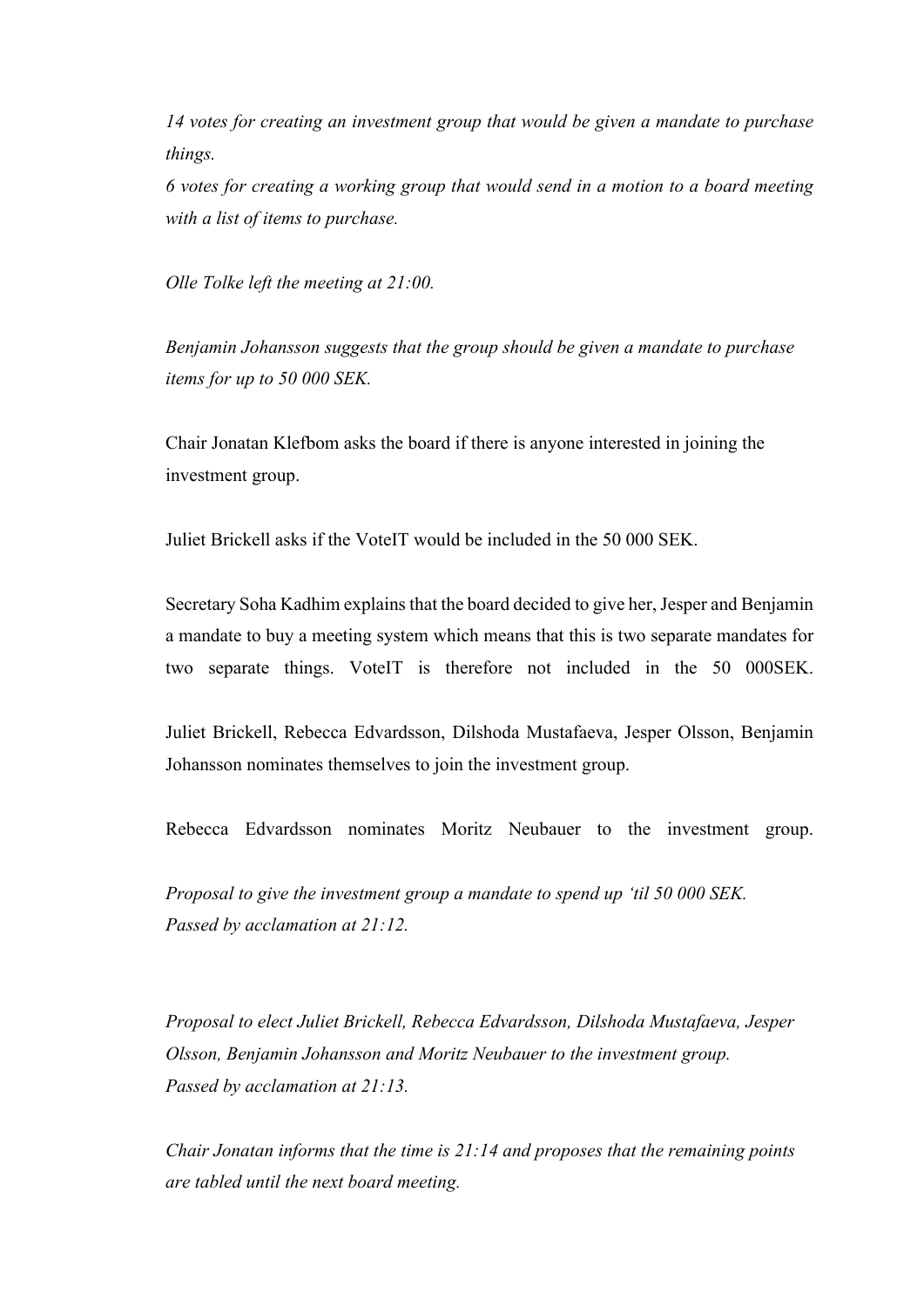*Proposal to table the remaining points on the agenda (point 12 and 13) to the next board meeting. Passed by acclamation at 21:14*

- 12. Discussion: Inclusivity & Diversity
- 13. Other Points

13.1 Discussion: future UPF "Inspector"?

- 14. Confirmation of next board meeting *Chair Jonatan Klefbom informs that the next board meeting is to be held on May 7th at 17:00.*
- 15. Meeting adjourned *Chair Jonatan Klefbom declares the meeting adjourned at 21:16.*

ufals

Soha Kadhim, Secretary Jonatan Klefbom, Chair

lagnusson Magnusson, Attester

Linda Kivi, Attester